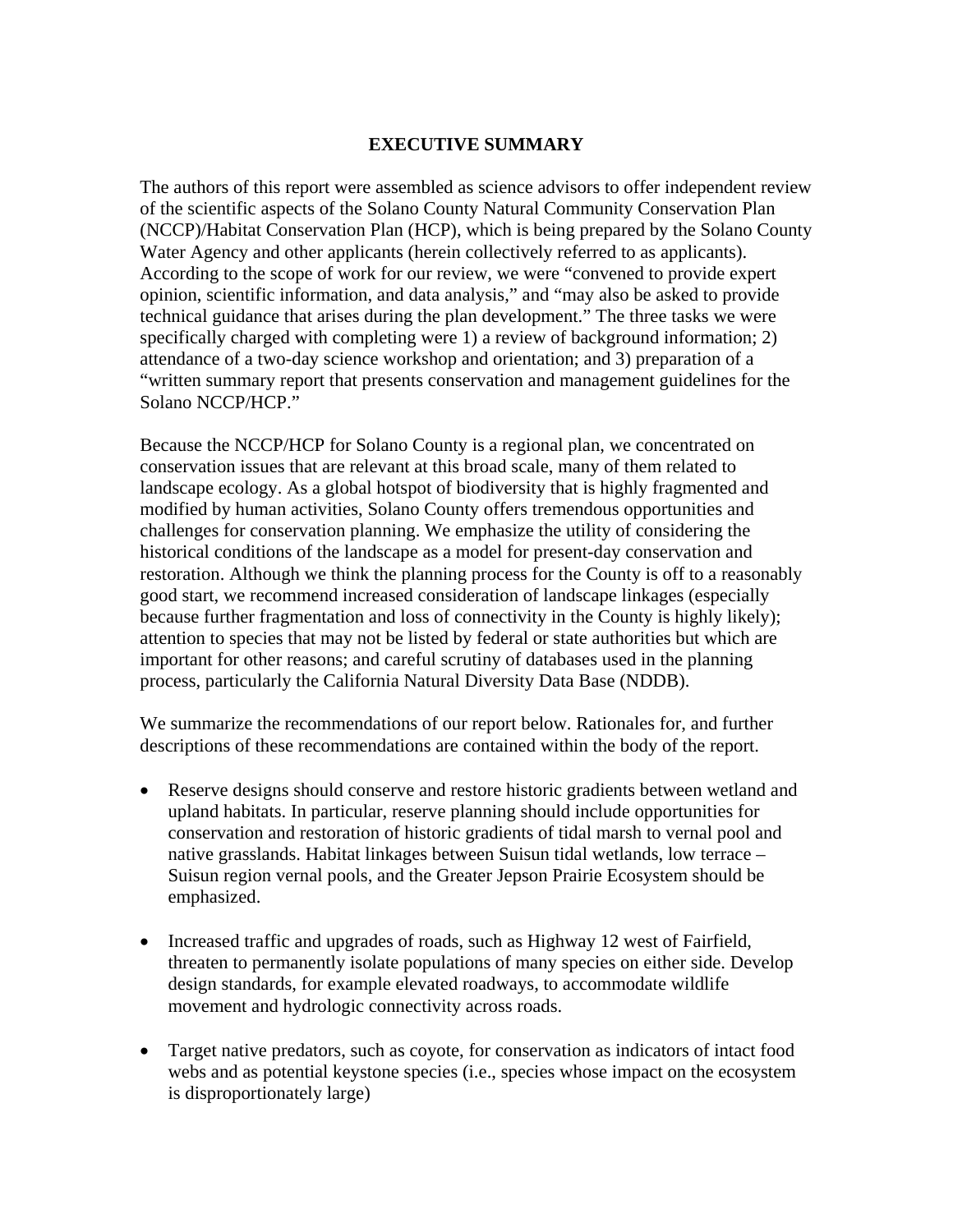- Analyze and map habitat type and quality within open space reserves before considering their potential contribution to landscape-level reserve design.
- Identify areas of native grasslands and include them in the reserve designs. Propose strategies for restoring non-native grasslands back to native grasslands, where possible. It may be useful to designate grazed and cattle-free or low intensity grazing reserves for multiple species conservation. Although cattle and native ungulates may coexist on grazing lands, the conservation plan should consider open spaces reserves where native herbivores are free from competition with cattle.
- Preserve some floodplain areas with natural or near-natural inundation frequency and magnitude. Floodplain inundation is a necessary ecological dispersion mechanism for some species and has the added benefit of reducing flooding in downstream areas.
- Address the need for regional recreation opportunities on open space lands, while limiting human activities around and within sensitive reserves for protection of target species. We suggest the Plan identify sanctuary areas closed to all human activities and establish transitional zones with increasing levels of human use with distance from core areas. These measures are especially important for protection of clapper rails, but apply to many of the target species.
- Many "riparian" habitats within and near cities and in agricultural portions of the county are very narrow (i.e., only 1 or 2 tree canopies wide, at most) and are often characterized by non-native trees and shrubs. We suggest these areas be categorized and mapped as a separate habitat type, perhaps "degraded riparian" to distinguish it from the remnant riparian woodland (and riparian scrub) that has a greater diversity of native species and habitat values.
- Because of the high level of spatial variation in vernal pool plant communities across the county, conservation efforts should include representatives of the different plant communities in order to prevent further degradation of biological diversity.
- Fine-scale variations in Contra Costa Goldfields (*Lasthenia conjugens)* characteristics suggests that conservation efforts should consider potential differences among populations within the species range and include adequate representation of each local population in reserves.
- Because only two populations of Colusa grass (*Neostapfia colusana*) are known to occur in Solano County and because Colusa grass is threatened by conversion of habitat to agricultural uses, development, over-grazing, and non-native plants, conservation efforts should emphasize protection of both remaining populations in the county.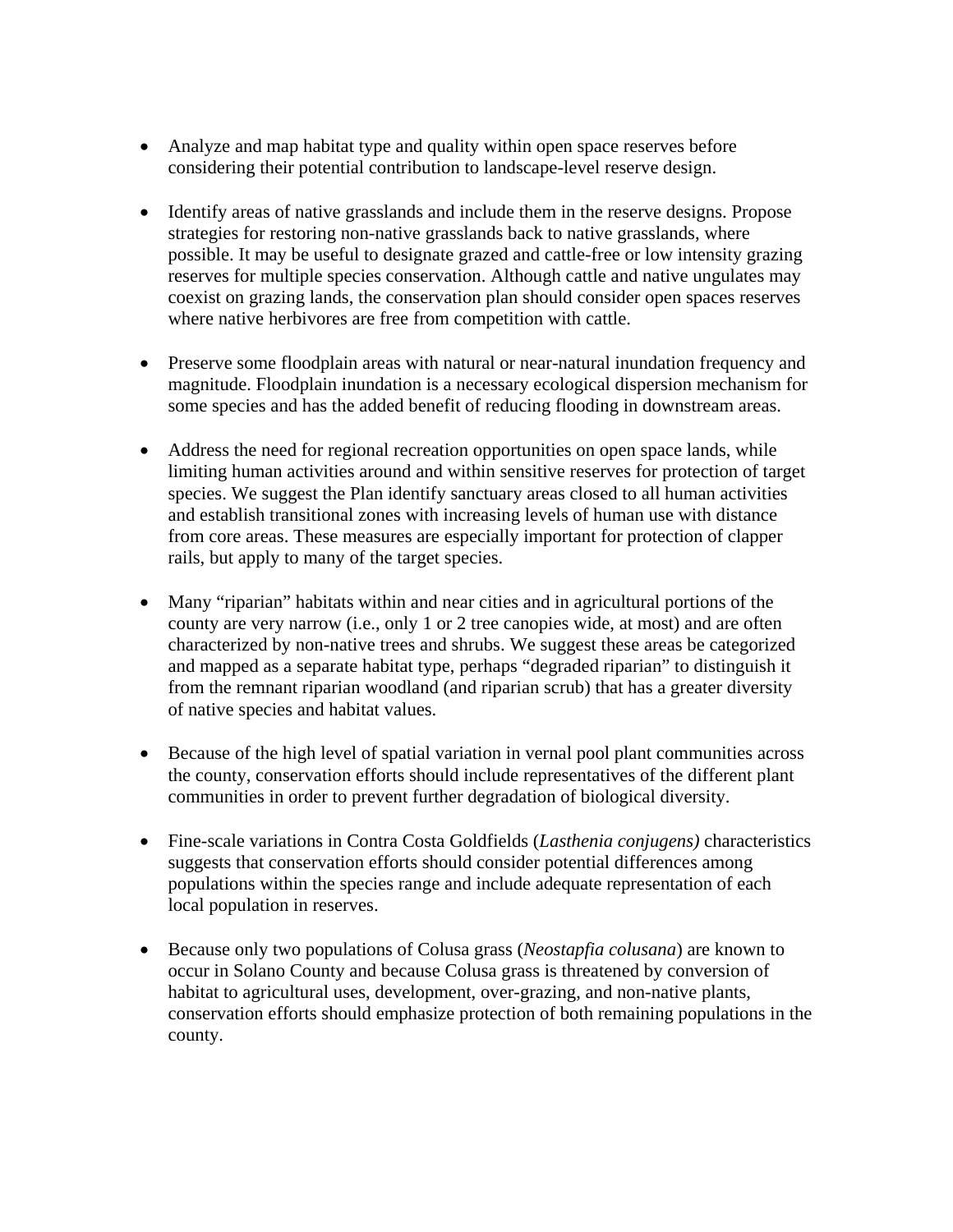- Further research is recommended for both Colusa grass and Solano grass (*Tuctoria mucronata*) to learn more about their distribution and abundance in relation to vernal pool characteristics throughout Solano County.
- The Suisun thistle *(Cirsium hydrophilum var. hydrophilum*) is an important target species for the Plan because it is a Solano County endemic that is vulnerable to extinction. It is threatened by habitat fragmentation and loss, conversion of historic tidal wetlands to managed seasonal waterfowl habitat, and secondary impacts from urban development.
- Soft bird's beak (*Cordylanthus mollis* ssp. *mollis*) is a San Francisco Estuary endemic vulnerable to extinction. Current research suggests it plays an ecologically significant role in tidal wetlands. Hispid bird's beak (*Cordylanthus mollis* ssp. *hispidus*) is a California endemic known from only one location in Solano County and a total of four sites in California. There is speculation that hispid bird's beak is not more widespread in the seasonal alkaline wetlands of Solano because of grazing pressure, but the cause of rarity for this species is unknown. Research on this question is needed.
- Develop additional information on sensitive plant species such as critical life stages, dispersal characteristics, potential corridor use, genetic integrity, and critical interspecific interactions.
- For burrowing owls to survive in the County, they will require the preservation and restoration of large, contiguous tracts of natural grasslands with terrain modifications for burrows and managed for burrowing mammal (especially California ground squirrel) use. Moderate-level cattle grazing may also be required. There is an opportunity to fold burrowing owl needs into the vernal pool and grassland preservation areas with minor management adjustments.
- A map with Swainson's hawk nest sites overlaid on current agricultural land use is needed to identify the most important agricultural lands to preserve.
- Keep unobstructed corridors of natural habitat between pools for conservation of California Red-legged Frog (*Rana aurora draytonii*) and protect breeding areas from invasion by the non-native bullfrog (*Rana catesbeiana)*. New development or agricultural activity adjacent to red-legged frog habitat should remain free of artificial ponds and streams that could be invaded by the bullfrog.
- If guarantees can be made that a large percentage of agricultural lands will remain with appropriate crop types, (alfalfa, tomatoes, other specific row crops), it is likely that the Swainson's hawk population will remain at its current population level, and may increase to a level which meets recovery standards.
- An appropriate framework for conservation management of steelhead would include the concept of a metapopulation comprising source and sink subpopulations, as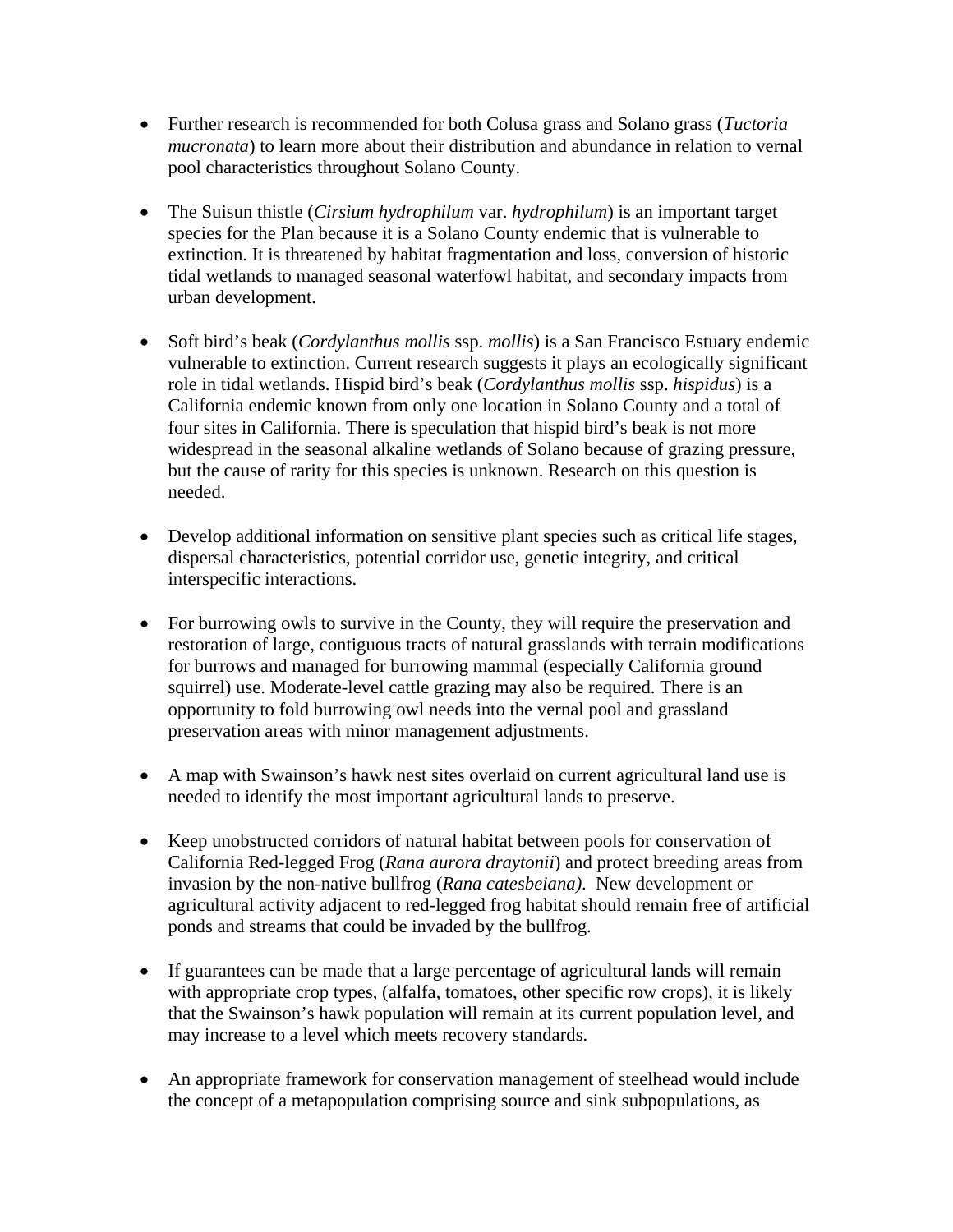outlined by the National Marine Fisheries Service (NMFS white paper: "Viable salmonid populations and the recovery of evolutionarily significant units," January 6, 2000; www.nwfsc.noaa.gov/pubs/).

- Annual monitoring of selected streams (Green Valley and Wooden Valley watersheds) over several decades should be conducted to determine the temporal patterns of population variability of steelhead and rainbow trout as well as chinook salmon and other native fishes. Other creeks (e.g., Alamo and Ulatis creeks) also should be sampled at least periodically to determine their use by steelhead, rainbow trout, and salmon during years of favorable streamflows.
- Restoration efforts for Valley elderberry longhorn beetle (*Desmocerus californicus dimorphus*) should focus on establishing elderberries of all age classes and, where practical, continuous riparian corridors.
- Future developments in urban and agricultural areas should be carried out in a way that minimizes changes in peak runoff, total runoff volume, and seasonality of runoff as a solution to reducing changes to the salinity regimes of tidal areas.
- Future developments should either maintain or enhance groundwater infiltration as one solution for maintenance of crucial dry season / dry year flows and as a contributing factor for maintenance of the riparian zone along creeks.
- Assessments should be done to determine appropriate dry season environmental flows especially in Suisun and Green Valley Creeks but also in Alamo and Ulatis Creeks, and then steps should be taken to ensure that these are met.
- An assessment of historic fauna and flora of Suisun, Green Valley, Alamo and Ulatis Creeks should be done to determine the true baseline. This information should then be used to help determine how, if at all each of these creeks could be restored.
- A scientific study should be conducted to determine the relative magnitude and sources of non-point contaminants so that appropriate management techniques can be selected.
- Should studies or existing data deem it necessary, measures should be taken to reduce the runoff of sediment and contaminants from existing urban and industrial areas and new developments. Measures might include maximizing infiltration, grass swales, retention ponds, and levee setbacks.
- Should studies or existing data deem it necessary, measures should be taken to implement public education programs on the impacts/ use and/ or correct disposal of pet feces, lawn clippings and garden waste, detergents, and garden fertilizers.
- Measures should be taken immediately to improve farm management of sediment and contaminants. The current regime of minimum vegetation cover in rangeland, row